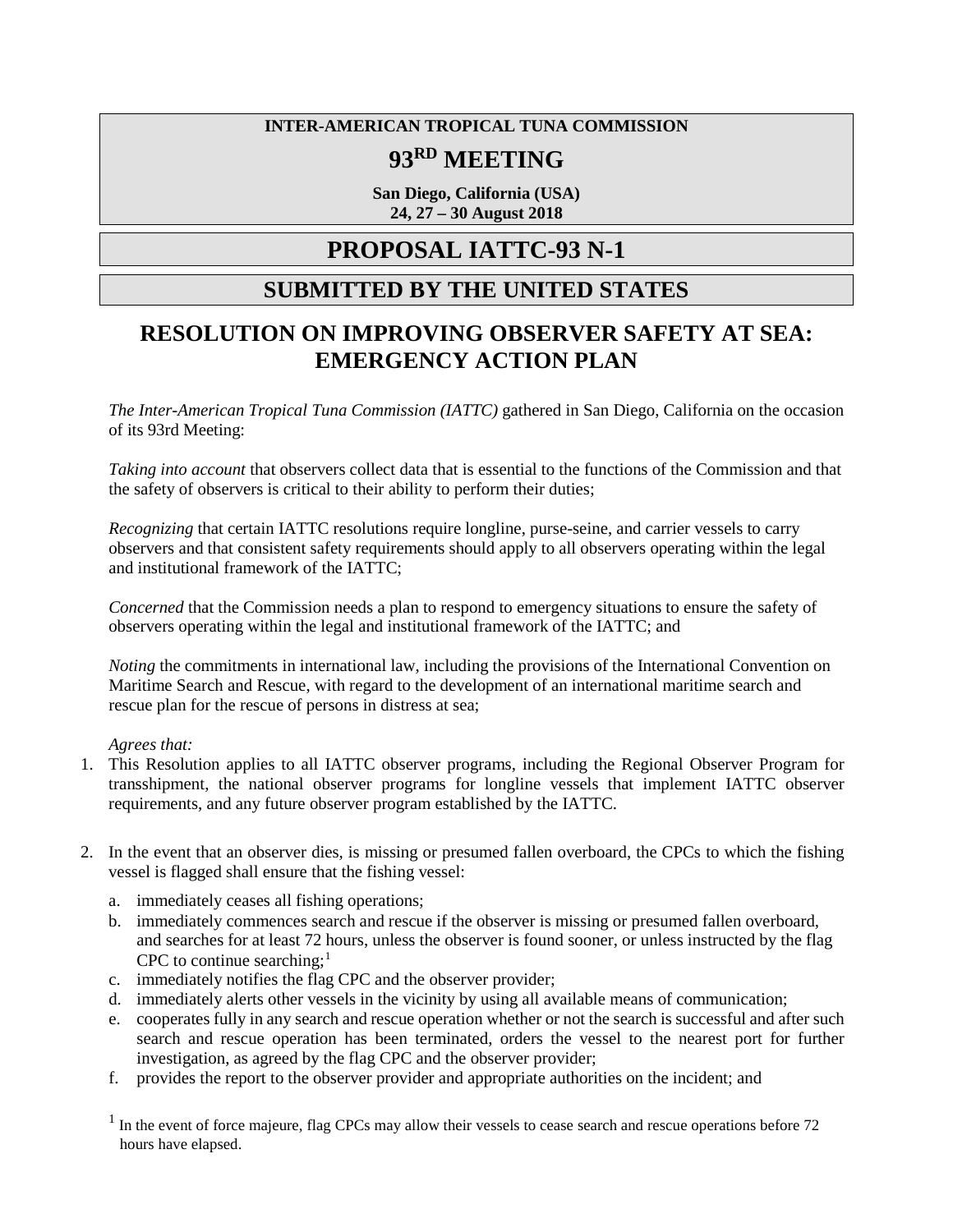- g. cooperates fully in any and all official investigations, and preserves any potential evidence and the personal effects and quarters of the deceased or missing observer.
- 3. In the event that an observer dies, the flag CPC shall require that the fishing vessel ensure that, to the extent practicable, the body is well-preserved for the purposes of an autopsy and investigation.
- 4. In the event that an observer suffers from a serious illness or injury that threatens his or her life and/or longterm health or safety, the CPC to which the fishing vessel is flagged shall ensure that the fishing vessel:
	- a. immediately ceases fishing operations;
	- b. immediately notifies the flag CPC and the observer provider;
	- c. takes all reasonable actions to care for the observer and provide any medical treatment available and possible on board the vessel, and where appropriate seek external medical advice;
	- d. where directed by the observer provider, if not already directed by the flag CPC, facilitates the disembarkation and transport of the observer to a medical facility equipped to provide the required care, as soon as practicable; and
	- e. cooperates fully in any and all official investigations into the cause of the illness or injury.
- 5. For the purposes of paragraphs 2 through 4, the flag CPC shall ensure that the appropriate Maritime Rescue Coordination Centre [\(http://sarcontacts.info\)](http://sarcontacts.info/), observer provider, and Director are immediately notified and provided a report on actions undertaken.
- 6. In the event that there are reasonable grounds to believe an observer has been assaulted, intimidated, threatened, or harassed such that their health or safety is endangered and the observer or the observer provider indicates to the CPC to which the fishing vessel is flagged that they wish for the observer to be removed from the fishing vessel, the CPC to which the fishing vessel is flagged shall ensure that the fishing vessel:
	- a. immediately takes action to preserve the safety of the observer and mitigate and resolve the situation on board;
	- b. notifies the flag CPC and the observer provider of the situation, including the status and location of the observer, as soon as possible;
	- c. facilitates the safe disembarkation of the observer in a manner and place, as agreed by the flag CPC and the observer provider, that facilitates access to any needed medical treatment; and
	- d. cooperates fully in any and all official investigations into the incident.
- 7. In the event that there are reasonable grounds to believe that an observer has been assaulted, intimidated, threatened, or harassed but neither the observer nor the observer provider requests that the observer be removed from the fishing vessel, the CPC to which the fishing vessel is flagged shall ensure that the fishing vessel:
	- a. takes action to preserve the safety of the observer and mitigate and resolve the situation on board as soon as possible;
	- b. notifies the flag CPC and the observer provider of the situation as soon as possible; and
	- c. cooperates fully in all official investigations into the incident.
- 8. If any of the events in paragraphs 2 through 6 occur, port CPCs shall facilitate entry of the fishing vessel to allow disembarkation of the observer and, to the extent possible, assist in any investigations if so requested by the flag CPC.
- 9. In the event that, after disembarkation from a fishing vessel of an observer, an observer provider identifies such as during the course of debriefing the observer—a possible violation involving assault or harassment of the observer while on board the fishing vessel, the observer provider shall notify, in writing, the flag CPC and the Director, and the flag CPC shall: